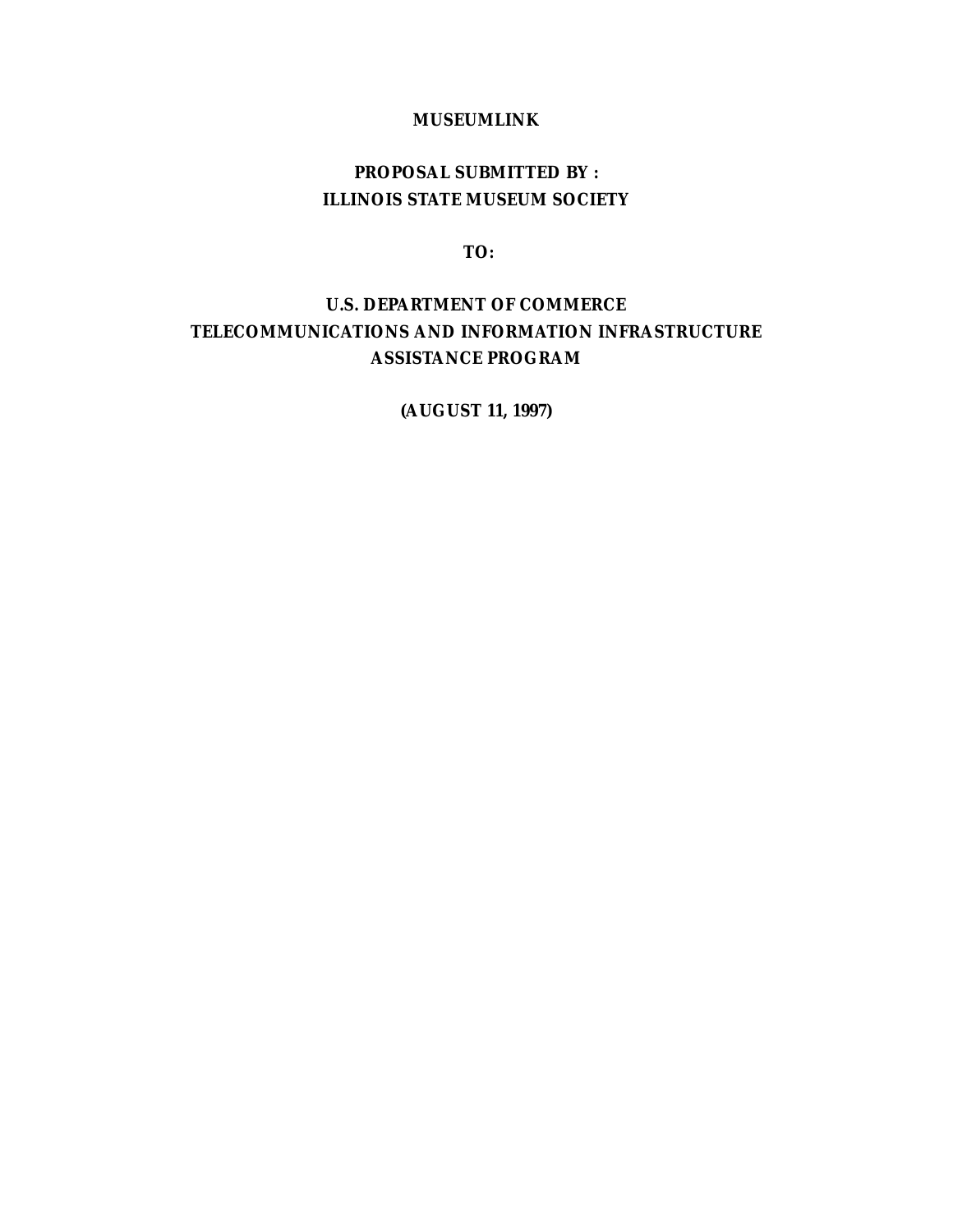## PROJECT NARRATIVE

## PROJECT PURPOSE

#### **Problem Definition, Proposed Solutions, and Outcomes**

The MuseumLink project combines the educational objectives and missions of the ISM and the ISBE to provide solutions to four problems:

## *(1) Access to Information Technology and Training in Underserved Schools.*

*Problem:* Despite major efforts by state government, less than one-third of Illinois public schools provide Internet access for students. Current K-12 connectivity efforts in Illinois are competitive and often reach only one classroom per school. Most of the computers in Illinois schools are not up-to-date and many are inaccessible to students. Approximately 50% of Illinois schools have Internet access, but it is often through a low-speed dial-up connection at one location in the building. Internet access in a single location outside the classroom (e.g., in a library or resource center) does not effectively promote engaged learning or integration of Internet resources into classroom activities. Students without access to telecommunications technology will lack skills critical to the work force in the twenty-first century.

*Solution:* MuseumLink targets classrooms in 12 underserved schools (App. A) to receive powerful computer hardware and software packages that support Internet connectivity and use. Schools were selected based on their amount of general state aid and the total weighted average daily attendance, which provides an indication of the ability of the district to support a child's education. The school districts for the targeted schools had to have an Information Technology Plan that demonstrated a commitment to the integration of technology and information infrastructure in the learning process.

Teachers from 12 underserved schools will receive comprehensive technology training from the ISBE as part of their statewide Museum in the Classroom initiative. These sessions will be held at ISBE Learning Technology Hubs and will cover use of computer hardware and software packages provided to the schools and use of the Internet.

*Outcome:* Twelve K-12 classrooms in underserved schools will receive Internet access and a dedicated, robust hardware and software package (App. B). Classroom Internet capability will provide the access necessary for regular student use and integration into other learning activities. Teachers will increase their computer and Internet skills and the understanding of their application for engaged learning.

## *(2) Access to the Internet, Web Resources, and Technology Training in the Community*

*Problem:* Underserved rural and urban students, their families, and the general public do not have access to the Internet and associated Web resources at home. As computers and telecommunications transform learning and information environments, students and the public require exposure to the resources of the Web and training on how to most effectively use this technology.

*Solution:* MuseumLink schools will be encouraged to invite parents into the classrooms to observe their children accessing Internet resources and applying them to real problems. Public access terminals will be installed at the ISM in Springfield, Dickson Mounds Museum (DMM) in Lewistown, and the Southern Illinois Artisans Shop and Visitors Center (SIAS/VC) in Whittington (App. B, Map) and MuseumLink staff will work with Community Advisors at each facility to assess needs and desires for Web resources. A variety of strategies will be implemented and evaluated to facilitate public training. MuseumLink staff will implement two large-scale public training workshops on the use of the Information Superhighway at each of the three ISM venues. Staff will also offer sessions for smaller groups and high school docents will be trained to offer weekend on-site training sessions at the public terminals. Written instructions and online tutorials will also be available. The success of each training approach will be evaluated as a part of the project. MuseumLink public terminals will offer communities access to Illinois-specific information developed for the project and other Web resources.

*Outcome:* Parental classroom visits will increase interest in their child's education and use of technology in the classroom. Apprehensions about Internet technology will decrease. Public access terminals at three ISM venues will available to over 300,000 visitors each year (based on 1996 attendance). Technology workshops at these sites will reach over 1,800 individuals from underserved communities and will make them stakeholders in the National Information Infrastructure (NII).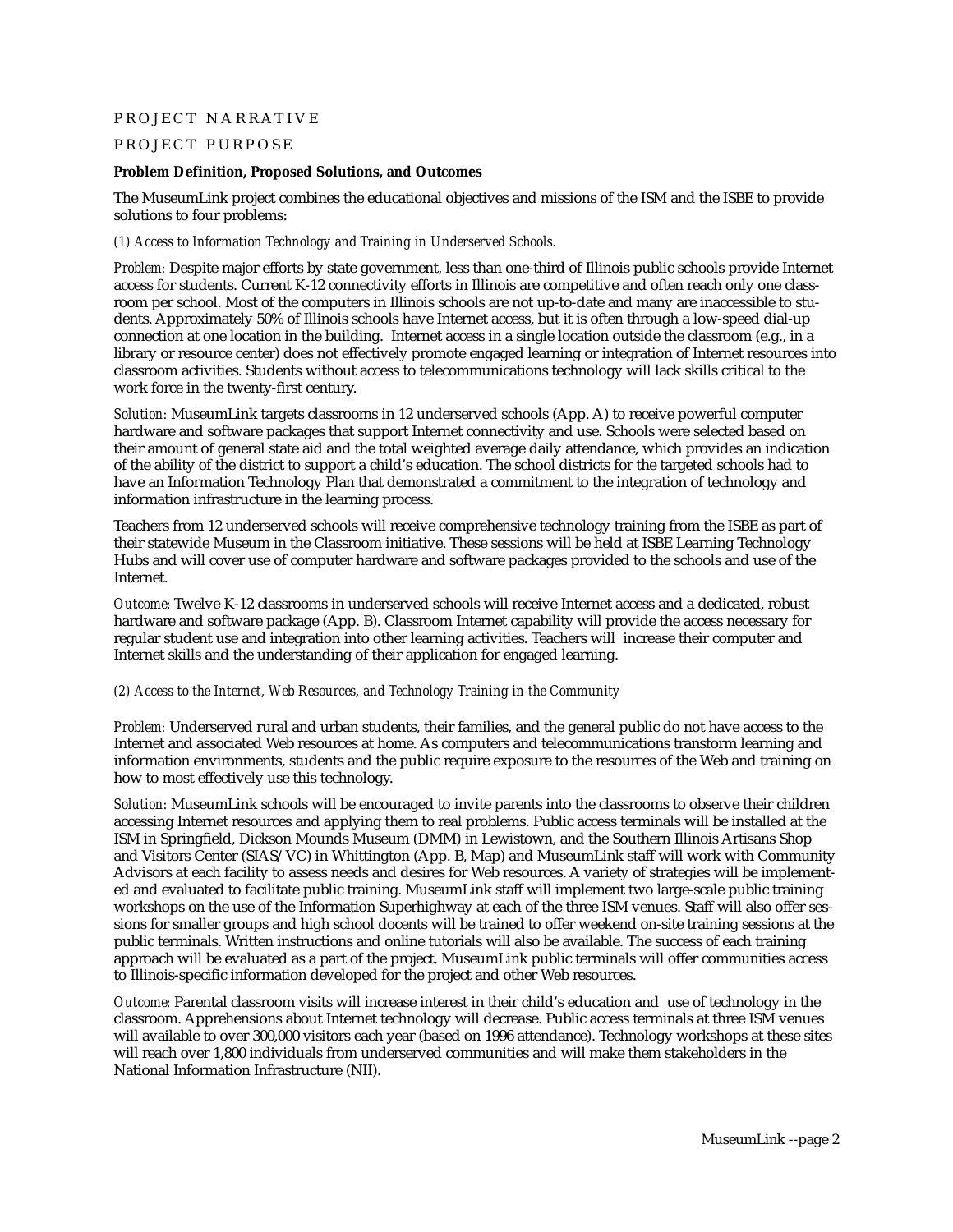#### *(3) Access to Engaging Learning Resources*

*Problem:* Illinois K-12 students need greater opportunity for exposure to technology through engaged and cooperative group learning activities. Museums provide rich resources in the form of exhibits, extensive collections, research data, and expertise in a wide variety of disciplines. However, with shrinking budgets, many schools have cut field trips to museums and other cultural institutions.

*Solution:* MuseumLink students will have the opportunity to conduct cooperative group research using resources accessed through the ISM's Web site and videoconferences with ISM curators, who will share their expertise and present items from the collections. MuseumLink offers more than a virtual museum tour. The presentation of information will stress interactivity and inquiry.

*Outcome:* Access to the NII and up-to-date primary resource data for Illinois will reduce disparities in access to outside resources, spark student curiosity, increase technical skills, encourage increased collaboration, relate learning activities and concepts to real issues, foster student involvement in community-based issues, and heighten student awareness of the individual's role in community stewardship. Students will learn Internet skills as well as critical thinking and research skills using real data and collections. MuseumLink will give students access to a vast array of research and learning tools. Students will not be reading an electronic textbook, but will learn to use the ISM Web site as an electronic library and research laboratory. Students will collaborate with other students and experts through an online discussion group, e-mail, and videoconferencing and will be encouraged to present project results on the Web. Three-hundred MuseumLink students from classrooms at 12 underserved schools will participate in the development and testing of the Illinois-specific Web resources. Once released on the ISM's Web site, the over 2 million K-12 students in Illinois will be able to use the Internet resources as tools for engaged learning about their state.

#### *(4) Access to Illinois-specific Resources in Schools*

*Problem:* Based on survey results from ISM teacher-training workshops, Illinois K-12 teachers want greater access to Illinois-specific resources on cultural and natural history. Effective educational methods immerse students in the study of their immediate environment as a means of understanding larger contextual issues. However, textbooks are rarely written from a statewide perspective. Illinois students are more familiar with the English colonies on the East Coast and the flora and fauna of rain forests than they are with early French settlements in Illinois and the tall grass prairies that once covered much of the state. Students need information that is presented in an engaging, thought-provoking manner, relevant to their school curriculum, and appropriate to their developmental level.

*Solution:* Through online teacher advisory committees, K-12 teachers will work with MuseumLink staff to target Illinois-specific resources that they would like to see developed for the ISM's Web site. Project staff, including an art/history team and an anthropology/natural history team, will work with the teachers to develop content for online materials. Additional teacher workshops will address ways to integrate content information and learning tools into curricula to satisfy existing state goals for learning. Workshops will also model ways that Web resources can be used in classroom projects to encourage students to be intellectually adventurous and analytical. Both online and printed teachers' guides will be provided. The exchange of information will be two way.

*Outcome:* K-12 teachers from across the state will co-develop and have access to Illinois-specific content information served on the ISM's Web site. The technology and the MuseumLink program will increase communication between educators and result in the sharing of lesson plans and approaches. The teachers will integrate Illinoisspecific content information into their existing curricula and teach it to their students. Students will learn about local cultural and natural history which will help them grasp the national and global issues presented in textbooks.

#### **Ability to Serve as a Model**

MuseumLink serves as a model partnership that links state government, museums, schools, and local communities through the NII to co-develop state-specific, online, interactive, multi- disciplinary resources that cover cultural and natural history. It combines the missions and educational objectives of a State Museum and a State Board of Education to reach statewide audiences of teachers, students, and the general public in formal and informal settings. It builds on existing state telecommunications networks and educational initiatives to benefit underserved school districts and communities and creates two-way interactions between educators, content experts, and end users of all ages. It builds electronic bridges to groups who do not have immediate access to large museums and well-equipped schools, yet offers more than a virtual museum tour. It promotes Internet use by providing rapid access to interactive, state-specific curriculum and community resources. It fosters a sense of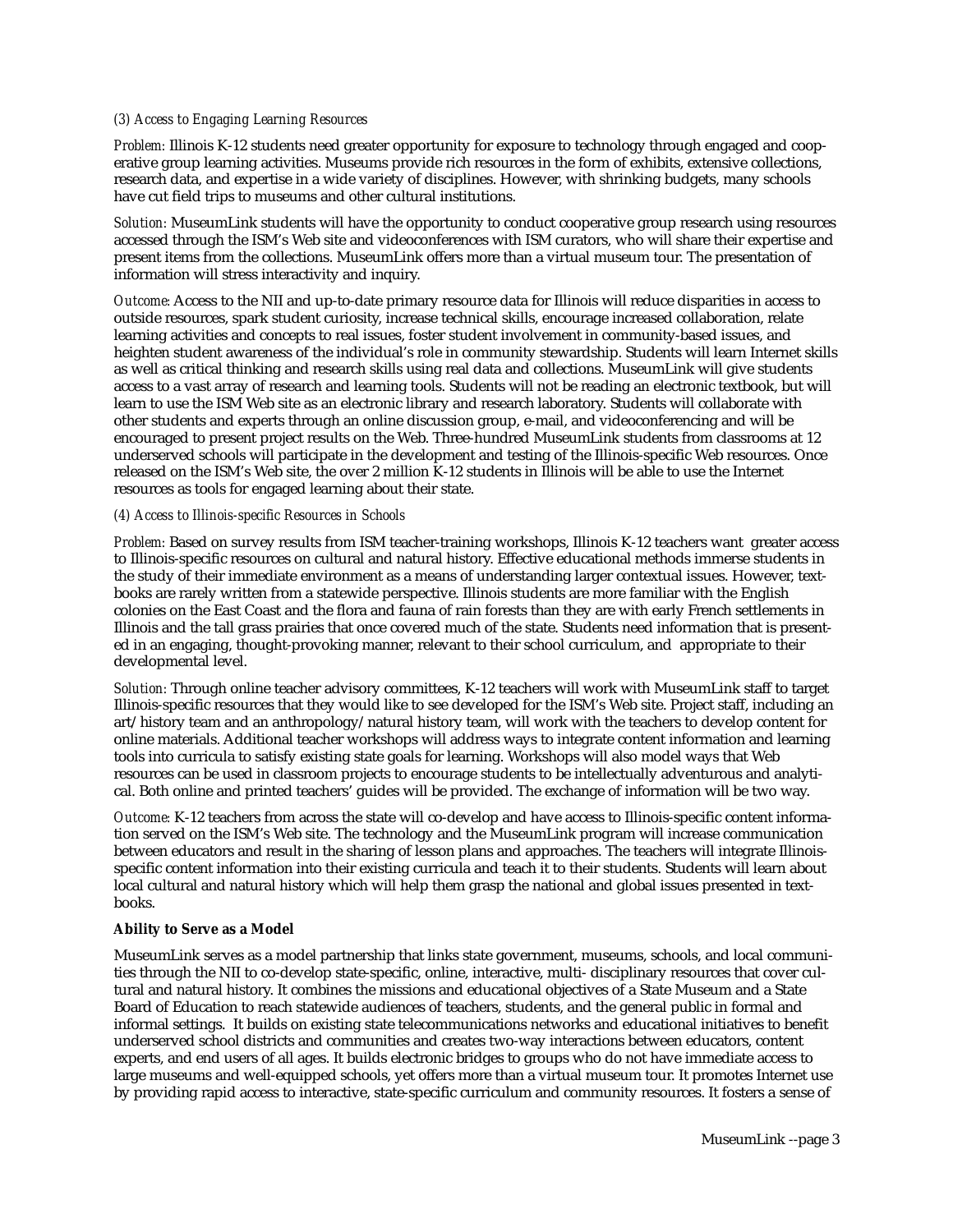stewardship in end users toward their community and provides a local framework for the understanding of national and global issues. It offers access to museum collections, experts, and data that illustrate the cultural and natural history of the state. These unique multi-disciplinary resources are not available in most schools or small communities. MuseumLink reaches out to two different pools of end users: (1) underserved K-12 students, their families, and their teachers, many of whom are unable to visit the ISM's regional locations, and (2) the underserved local public-citizens living near ISM sites who for a variety of reasons do not or cannot visit the site. By working directly with end users (teachers, students, and communities), Web development teams provide essential materials that supplement and complement existing curricula and meet community needs. Online advisory and discussion groups will facilitate communication and a sharing of ideas and success stories. Teachers, students, and local communities will become part of a life-long learning network with the ISM as a cyberspace community center. Three FreeNets (public access community computer systems) exist in Illinois: Prairienet (Champaign/Urbana), Heartland FreeNet (Bloomington/Normal, Peoria, and Springfield), and NorthStarNet (North and Northwest Chicago suburbs). FreeNets provide end users with e-mail and Internet access as well as the opportunity to place Home Pages on the Web. The flow of information is generally one-way and passive. MuseumLink differs from the Freenets in that it is an active, dynamic two-way flow of museum-specific information between the project and its end users that uses e-mail, discussion lists, and videoconferencing forums. MuseumLink differs from other TIIAP-funded museum projects such as Los Angeles CUSD'sVideoPeriscope in that it is statewide and not focused on just a single metropolitan area. While one of MuseumLink's target schools is in Chicago (May Community Academy), the rest are evenly distributed across Illinois. MuseumLink also encompasses more content areas than other TIIAP-funded museum projects such as the Denver Public Library's, and targets both the underserved general public and underserved K-12 school audiences. MuseumLink differs from library and archive-located public access terminals in Illinois in that the resources to be accessed relate to ISM themes, underserved audiences are the primary target (versus regular users of the facility), training will incorporate multiple approaches, and the end users will have a say in Web product development. With the unique resources of the ISM and ISBE, and the project's focus on the educational needs of the State of Illinois' underserved populations, MuseumLink is a model for other museums and state-level boards of education in the United States to replicate.

#### PROJECT FEASIBILITY

#### **Technical Approach**

(1) Internet Systems. The MuseumLink project will use Internet Information Servers and networks at the ISM and the ISBE and will support classroom and community access to technology, the Internet, and newly developed curriculum and community resources at underserved schools and 3 ISM facilities. Since 1994, Illinois has invested over \$20 million to upgrade K-12 learning technologies. The Legislature appropriated \$15 million for technology for the 1995-1996 and \$30 million in the 1996-1997 school years, which enabled the ISBE to establish a statewide computer network and seven regional Technology Learning Hubs. The Hubs form a statewide support network for school districts and offer classes, workshops, network design, technology planning assistance, and connections to other facilities. Technology training for the MuseumLink project will take place at the Hubs or at Regional Offices of Education (ROE). MuseumLink, through a formal partnership with the ISBE, ties into the existing ISBE Wide Area Network (WAN), for Internet access. The ISBE WAN includes T1 connections to all of the 45 ROEs. Schools are being linked to these ROEs with robust connections. The system is designed with interoperability and scalability in mind and can easily accommodate growth through the addition of schools and classrooms. MuseumLink expands the system by providing connections and computer/software packages for classrooms at twelve underserved schools. The connections and computer packages are identical to those provided as part of the ISBE's 1995-1998 Museum in the Classroom project. Classrooms in these underserved schools will get powerful computer and software packages, including digital cameras for image capture for developing Web pages and educational projects, and a FlexCam Integrated Color Camera for videoconferencing with other schools and the ISM ( App. B). MuseumLink complements major ISBE initiatives, follows their approaches, and helps fulfill their initiative to provide strategic technology resources for economically challenged schools.

The ISM has a Class C Internet domain and is connected to the State's Department of Central Management Services via a T1 line. Two IBM RISC System/6000 workstations housed in the ISM's Research and Collections Center (RCC) provide Internet access for the ISM's Springfield facilities and act as the ISM's Web servers. Hardware resources include six workstations (IBM, Sun, and Macintosh), Calcomp pen plotters, a Hewlett Packard Design Jet color plotter, and digitizing tablets. The ISM Geographic Information System laboratory permits development and overlay of computerized maps. Hewlett Packard and Nikon flatbed color scanners, a Nikon slide scanner, Apple QuickTake and Kodak digital cameras, and two VideoLab FlexCams provide the tools for capturing images for Internet exhibits. Two Power Macintosh 8500 workstations have QuickTime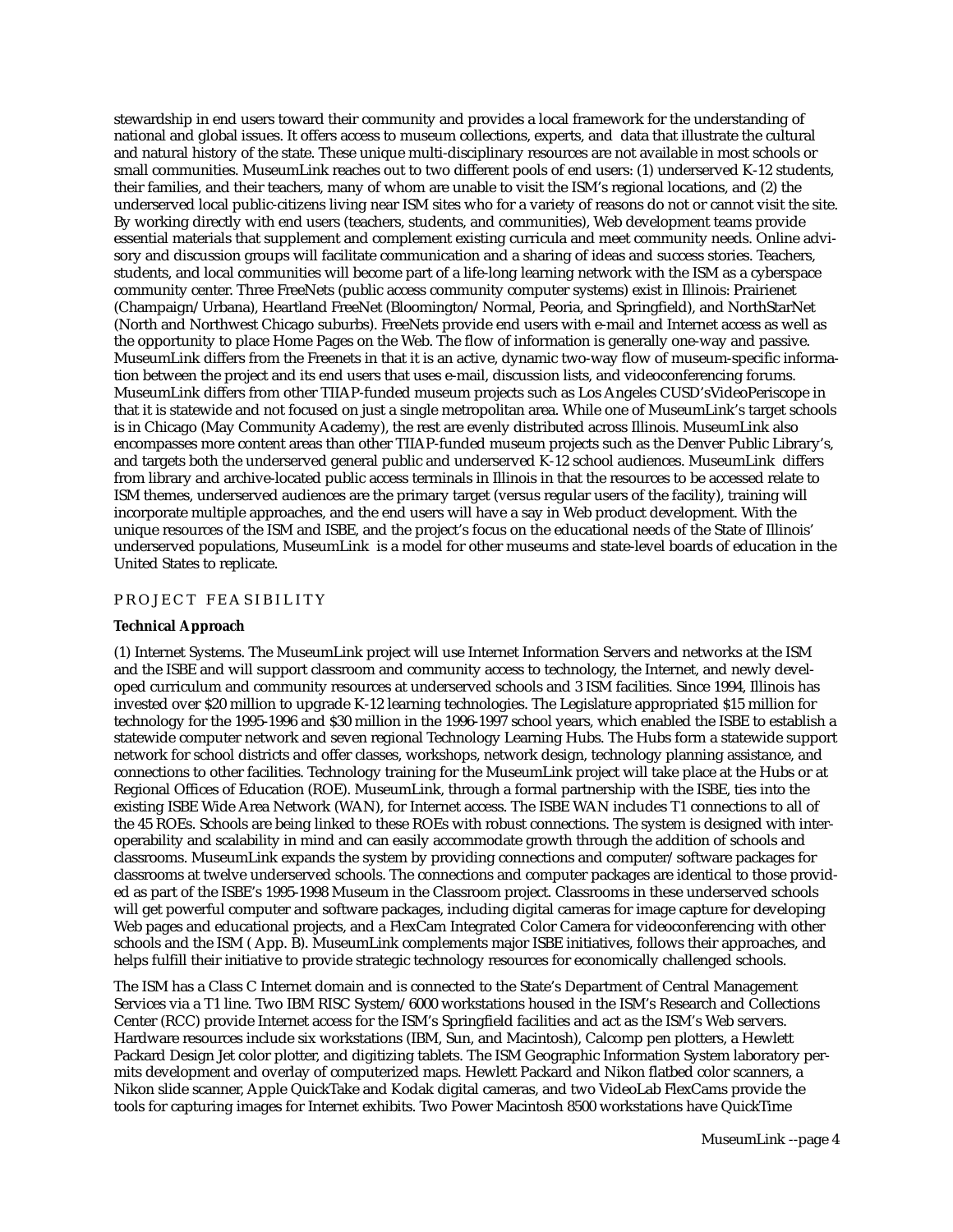Virtual Reality development software for building virtual objects and panoramas.

MuseumLink expands the ISM's ability to provide services for end users on the Web in four ways: (1) It provides public access to the Internet in three communities (at the ISM in Springfield, the DMM in Lewistown, and the SIAS/VC in Whittington) via the installation of Internet connections and public terminals in all three sites. (2) It upgrades the Web server in the RCC to facilitate increased access, database gateways and interactive programs, and expanded online exhibits. (3) It provides some hardware for Web development. (4) It expands collaboration in the development of curriculum resources with schools and teachers through advisory councils, online discussion groups, workshops, and new links to underserved schools.

#### **Applicant Qualifications**

The ISM and ISBE are uniquely qualified to undertake this project. The ISM brings an interdisciplinary approach to its exhibitions, educational programs, and research efforts. The physical exhibits and collections of over 8.5 million objects and specimens document the natural and cultural history of the Midwestern United States and span the fine and decorative arts, history, anthropology, zoology, botany, and geology. The ISM also holds important national and Illinois-specific databases, which are accessible through the Web site

(http://www.museum.state.il.us). ISM research programs provide information for studying long-term changes in climate, environment, landforms, plant and animal populations, and human cultures. Educational programs bring the ISM's exhibits and collections to life, stimulate learning at all age levels, and share resources beyond the ISM's walls. ISM staff are experienced in working with school groups, teachers, and local communities. ISM facilities also serve as community centers for rural Lewistown and Whittington and economically disadvantaged populations in Springfield (App. A).

The ISM is a recognized leader in the use of innovative telecommunications technology as an outreach medium. The ISM Web site provides educational resources, online exhibits, online discussion groups, databases, and descriptions of ISM programs. Visits to the ISM's Web site are growing exponentially. In March, 1997 the ISM Web site received its three millionth hit (request for information). The first million hits came in 22 months. The second million came in five months and the third million came in only three months. Over 700 other Web sites link to the ISM's Web pages, making it the fifth most linked to natural history museum in the country.

The ISM has aggressively expanded outreach to teachers and students through school partnerships and telecommunications technology including online videoconferencing. Ongoing educational programs show the innovative, multi-faceted approaches that the ISM has taken to reach students, teachers and the public through distance learning technology (App. C). MuseumLink will allow the ISM to expand these experiences and to continue providing educators with essential information for school curricula. MuseumLink will also serve the information needs of the general public as they pursue lifelong learning.

The ISBE's Illinois K-12 Information Technology Plan (App. D) is nationally recognized and demonstrates their commitment to the use of technology and telecommunications to improve student learning. The legislative appropriation for the 1996-1997 school year supported the activities of the seven Learning Technology Hubs; affordable connections to the Internet through the Linc-On state data network; participation by 500 classrooms in learning networks as part of Museum in the Classroom, EnergyNet, IllinoiSPIN, and Tried and True programs; development of community-based technology plans for 72 economically challenged districts; "Building Based Technology Grants" for 135 districts; and integration of technology into the state Academic Standards.

Dr. Bonnie W. Styles (ISM) will direct the overall project and Penny Kelly will direct the ISBE portion of the project. Dr. Styles is the Director of Sciences for the ISM. Her qualifications for this project include: directing the ISM's Information Systems; leading content teams for anthropology and natural history exhibits; writing popular and scholarly publications on Illinois cultural and natural history; directing scientific literacy workshops for elementary teachers; and co-directing the ISM-Brookfield Zoo Museum in the Classroom project. Penny Kelly is the Principal Consultant for the ISBE Center for Learning Technologies. Ms. Kelly coordinates technology grants and projects and provides assistance to schools in the use of learning technologies to improve student achievement. She coordinates the ISBE's Museum in the Classroom statewide initiative. She will oversee equipment purchases, network installation for the classrooms in the twelve schools, and technology training workshops. Resumes for the project directors and key personnel are attached (App. E, see also budget narrative for other participants).

#### **Project Implementation Schedule**

This project will start in October 1, 1997 and will be completed by September 30, 1999. Two teams -the Art/History team, and the Anthropology/Natural History team-will work on different aspects of the project. An Internet specialist, educators, and content experts will be part of each team. Specific tasks are listed in the time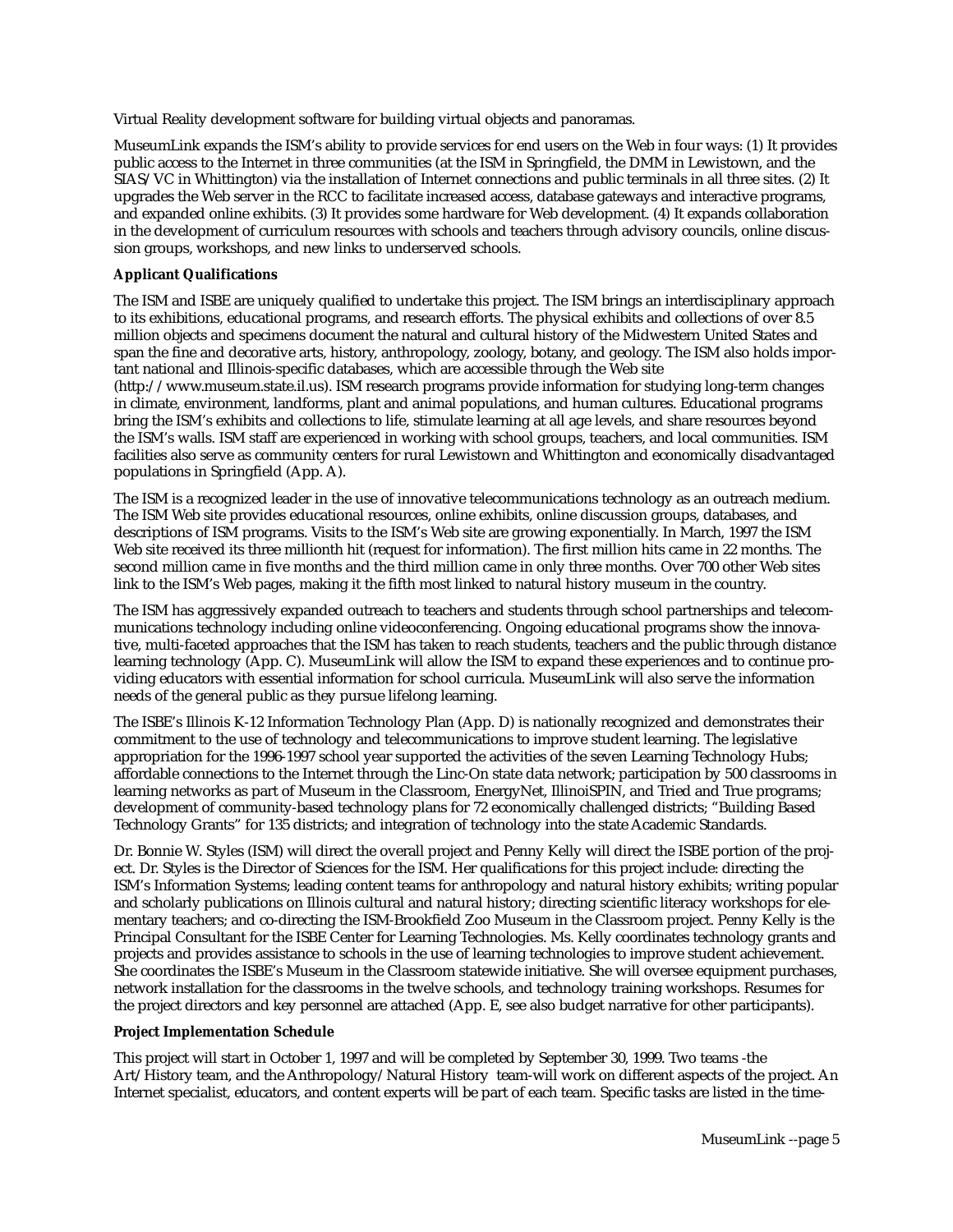line (App. F). Milestones are: press conference announces award of TIIAP grant and front-end evaluation (11/97); hardware, software and Internet connections installed in targeted schools and ISM facilities (12/97); technology training workshops given for targeted schools (3/98); public access workshops offered at three ISM sites (8/98,  $10/98$  &  $1/99$ ); sample online curriculum resources released on Web (12/98); revision and completion of online resources (6/99); programmatic workshops presented to teachers (8/99); evaluation completed (9/99); marketing brochures and summary articles disseminated (9/99).

## **Sustainability**

Because MuseumLink builds on major state government, board of education, and museum initiatives, and enlists community participation and support, continued network maintenance and expansion of resources and audiences are assured. Letters of commitment from ISBE Technology Hub directors involved with the project are attached (App. H).

## COMMUNITY INVOLVEMENT

## **Partnerships and Community Support**

MuseumLink partners the ISM (including facilities in Springfield, Whittington, and Lewistown) with the ISBE. Since 1989, ISBE has provided funding to the ISM to provide training and curriculum resources to elementary teachers through the Scientific Literacy program. The ISM has also partnered with the ISBE for the Museum in the Classroom technology initiative, which Dr. Bonnie Styles and Beth Shea, Education Chair, helped develop.

The ISM has a solid history of working with school partners in previous scientific literacy initiatives and current projects (App. C). The ISM is presently partnered with twenty-five schools, statewide, for its Museum in the Classroom project. The Wetlands Scientific Literacy project involves partnerships with 150 teachers of grades 5-8 representing schools from across the state. The ISM worked with over fifty schools for the At Home in the Heartland Online project, funded by Ameritech. Additional business community support for the At Home project was provided by Springfield Clearinghouse (a consortium of banks) and Horace Mann Companies. The ISM is involved in unique collaborative efforts with the Brookfield Zoo (Museum in the Classroom) and the National Center for Supercomputing Applications (RiverWeb™ Project and the Illinois Learning Mosaic).

Project development will be guided by diverse sectors of the community through participation in formative evaluation to include focus groups, online surveys, and interviews (see Evaluation below). Teachers and students from underserved schools will be actively involved in project development.

The ISM will contribute to the project the established technological framework of its server and Web site. Other in-kind resources include salaries and benefits of key staff, monthly line charges, hardware (computers, scanners, digital camera, etc.), and software. Benefits will include an upgraded server and robust Internet connections for DMM and the SIAS/VC, which will in turn provide faster connections for end users. The ISBE will contribute the services of its existing institutional framework of 7 statewide Regional Technology Learning Hubs and 45 Regional Offices of Education to the project. The ISBE, using compiled demographic information, recruited target school partners for the project (App. A). ISBE regional facilities will serve as training centers for project participants. ISBE in-kind resources include time and benefits for key project staff (Penny Kelly and technology trainers from George Luginbill & Associates, Inc.). A letter of commitment to the partnership is provided by Cheryl Lemke, ISBE Associate Superintendent for Learning Technologies (App. H).

#### **Support for End Users**

This multi-faceted project is designed to support a variety of end users including (1) twelve underserved schools, (2) students and teachers in grades K-12 in Illinois, and (3) local communities and visitors to the ISM's facilities in Springfield, Lewistown, and Whittington. Classrooms in 12 underserved schools will receive powerful computer/software packages, Internet connectivity, and technology training. The twelve schools will collaborate with MuseumLink staff in the development and testing of these curriculum resources. Programmatic training in the use of the online curriculum resources will be available to all interested teachers statewide. Evaluations from previous training sessions and workshops with K-12 teachers and students documented a need for Illinois-specific information to supplement curricula and spark an interest in local environments, history, and communities. MuseumLink has the potential to provide Illinois-specific curriculum resources for over 2 million Illinois K-12 students.

Internet training at the ISM, DMM, and the SIAS/VC will reach underserved audiences. Springfield has a large, urban-underserved component and is surrounded by rural communities with populations of 1,000-3,000. DMM, located in Lewistown (population 2,572), is proximal to small towns with populations less than 225. Whittington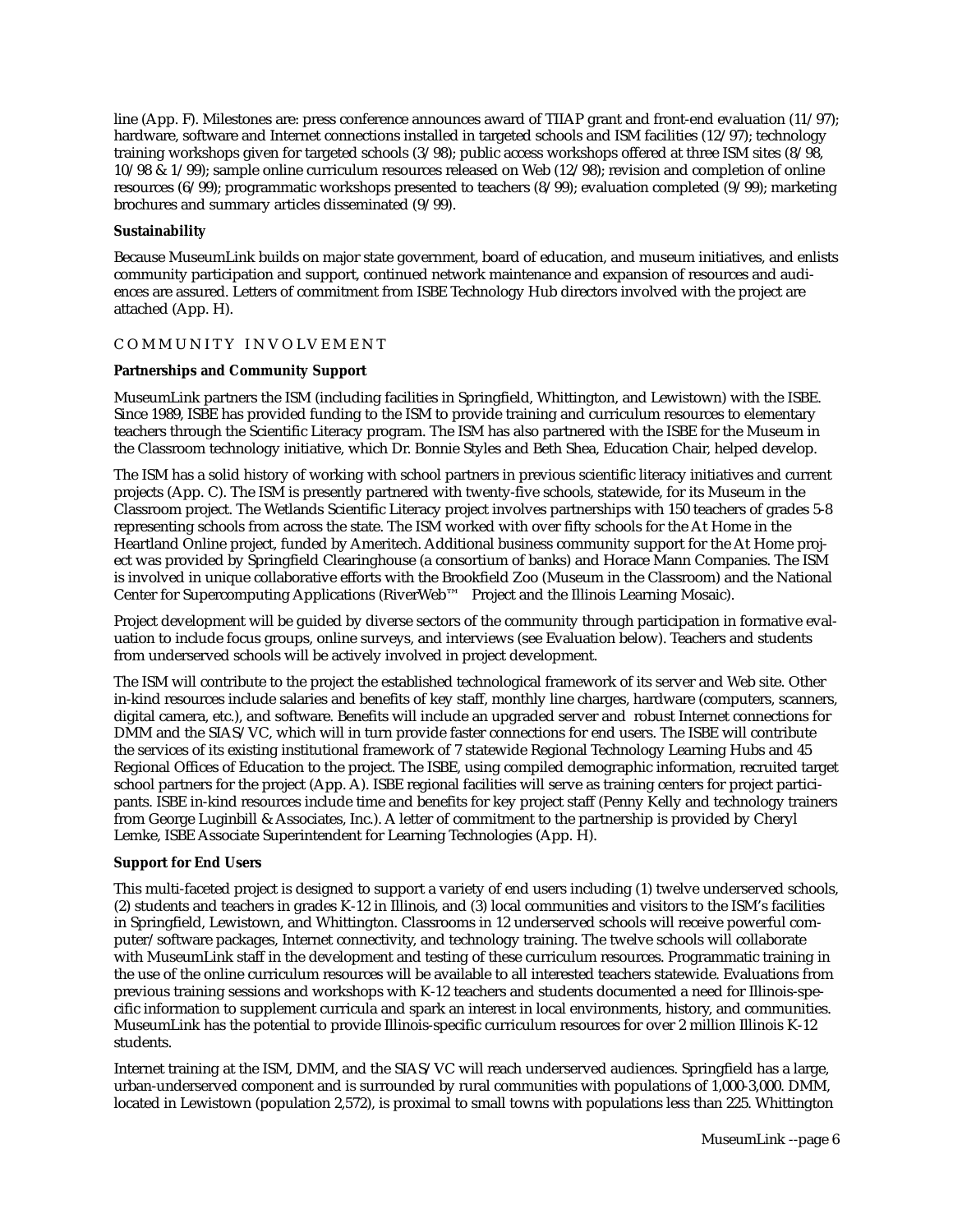has a population of less than 225 individuals and the SIAS/VC serves other small communities in southern Illinois. Public access workshops at these sites will introduce visitors to the wealth of information available on the Internet and engender a public commitment to the use of telecommunications technology for lifelong learning.

## **Privacy**

Curriculum and other resources developed and served by this project are for public consumption and are not confidential.

## REDUCING DISPARITIES

#### **Disparities in Access and Use of the Internet**

The initial beneficiaries of MuseumLink are representatives from the most underserved schools and communities in Illinois. In 1995, the General Accounting Office of the U. S. Congress reported that 60% of Illinois schools "lack six or more technology factors necessary to reform the way teachers teach and learners learn." Less than onethird of Illinois schools provide student access to the Internet and most of the computers in Illinois schools are not up-to-date. However, the student-computer ratio in schools in economically advantaged districts (10% of Illinois schools), is more than twice the national average. The disparity in the access to technology and information in the state is great.

#### **Strategies for Overcoming Barriers to Access**

In recognition of the disparities, the ISBE initiated a program to help economically disadvantaged schools develop and implement a community-based plan to provide strategic technology resources to prepare students for the Information and Technology Age. MuseumLink furthers this initiative in two ways: (1) It targets twelve underserved schools. (2) It provides community access to technology and information in three ISM facilities. All of these facilities serve as centers for small, rural populations in the surrounding communities and Springfield also reaches an urban, underserved population.

MuseumLink is designed to grow. The ISM's vision is to remain at the forefront of technological advances to deliver Illinois-specific information to students, teachers, and the public. ISM will use its resources to expand MuseumLink and advance public education through distance learning technology.

## **The Need for Federal Support**

ISBE initiatives support Internet connectivity, technology upgrades, and training for public schools on a competitive grant basis. Federal support is needed to (1) ensure that underserved schools have access to telecommunications technology, (2) ensure that when schools access the Internet they have positive interactions with engaging learning resources, and (3) share these resources with a broader community. Given ISM staff commitments, distance learning initiatives must be supported by grants. Such funding provides critical resources for the establishment of public access terminals; and the co-development and presentation of high quality Web resources on the cultural and natural history of Illinois to meet the needs of teachers, students, and the general public.

## EVALUATION AND DISSEMINATION

## **Evaluation Design and Qualifications**

Key personnel will meet monthly to monitor and evaluate the project's progress. Dr. Deborah Perry, Director of Selinda Research Associates and a professional evaluator experienced in the assessment of museum and online projects, will conduct the external evaluation. One of the first steps will be to refine the detailed three-phase evaluation plan: (1) the front-end phase, which assesses needs, wants, and pre-existing understandings; (2) the formative phase, which focuses on the successful use of the technology and the acquisition of concepts; and the (3) summative phase, which documents and describes the ways and extent to which MuseumLink is used among its target audiences. On the content level, evaluation will measure how well the subject matter and activities relate to K-12 curriculum needs (e.g., promoting a better understanding of the diversity of nature and culture in Illinois, improving verbal and nonverbal communication skills, enhancing conceptual and problem-solving skills). On the level of communication and design, evaluation will measure how well the format communicates and retains end-user interest. Evaluation will also assess the effectiveness of MuseumLink in helping children improve their research, decision making, and Internet skills.

There will be a close and collaborative relationship between the evaluator and the development team to allow active and on-going communication between the audience and the museum throughout the project. The evalua